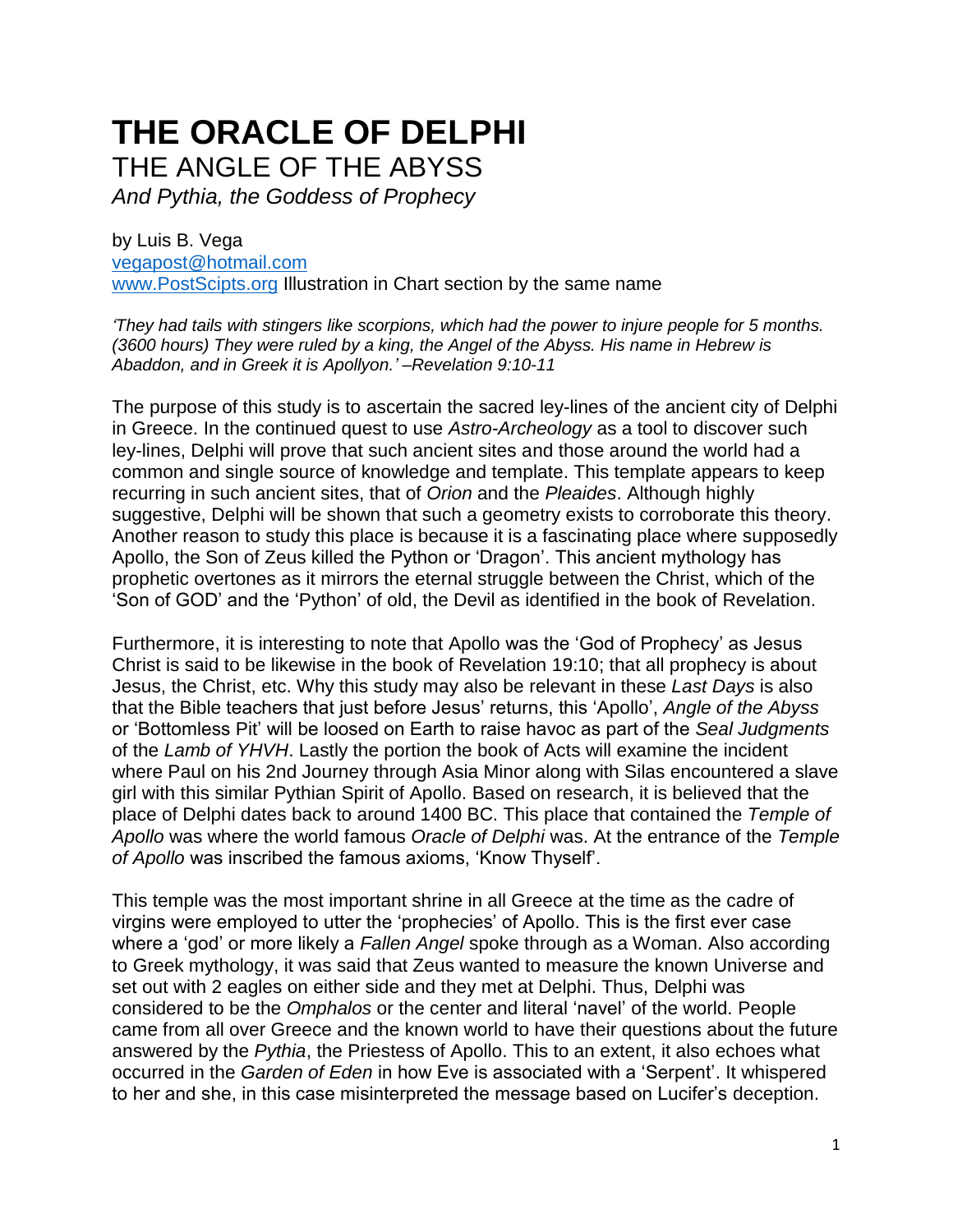It has been recorded that the *Pythia* would sit atop an elevated tripod over a crevice in the ground to the side of the inner chamber or 'Holy of Holies' where she would be induced in a trace due to the gases that came up. She spoke in voices and different languages or in 'Tongues'. This is plainly divination and what YHVH in the Bible forbid as coming from evil *Familiar Spirits*. These are demons that seek to embody objects and people as a prize. It is stipulated that these Demons are the disembodied spirits of the prodigy between the 'Gods', those *Fallen Angels* and human women that were destroyed in Noah's Flood. Based on some accounts, it was said that the answers of the *Pythia* were usually cryptic and ambiguous. A famous example of this discrepancy relates to the famous incident before the *Battle of Salamis* when the *Pythia* first predicted doom and later predicted that a 'wooden wall' would save the Greeks in battle.

The interpreted by the Athenians to mean their ships won the war against the Persians. Delphi became a very rich and prosperous city and region and the city-stats of Greece in particular would send treasures to Apollo at Delphi. For this purpose, Treasuries were built, 7 main ones that this study will correlate as corresponding to the 7 Stars of the *Pleaides*. It was not until the Christian era and the work and effect of the Apostle Paul that the Oracle came to disuse and disrepute. A local village sprang up on top of the lost Oracle and its temples. It was not until the start of the 20th century that it was rediscovered. The whole town had to be relocated and the remains of Delphi is what can be seen and visited to this day. In terms of its topography and association to the *Orion-Pleaides* layout, the ley-lines and aspect of Astro-Archeology is possible with such modern software as *GoogleEarth* and *Stellarium*.

Although Astro-Archeology is not an accepted form of 'science' it is scholarship nonetheless and a whole new area of unexplored possibilities. It is a new field that hopefully one day will be recognized for its contributions to helping unlock the secrets of such stones as with the Oracle at Delphi. From a top view using *GoogleEarth*, the tapestry will involve the core temple area of Delphi. With this perspective, the following observations are presented. The entire site appears to incorporate the 3 main Stars of Orion's Belt. The layout of Delphi is situated in a very steep slope of a hill and has a serpentine walkway called the *Sacred Way*, very appropriate for the theme given the 'Prophecy of the Python', etc. The point at the main entrance to the *Temple of Apollo* appears to correspond to the Great Pyramids of Kufu and the *Orion* Star of *Alnitak*.

It is a dual layer of sacred geometry and astro-alignments working together although the angle of the 3 *Orion* Stars appear to be reversed. The area where the *Halos* was about halfway up the terrace appears to correspond to the Pyramid of Khafre and the *Orion* Star of *Alnilam*. The 3rd area of Delphi that also appears to correlate to the Pyramid of Menkaure and that of the *Orion* Star *Mintaka* is the *Votive* area at the foot of the entrance to the whole temple complex. If one superimposes the entire outline of the constellation of *Orion* over the Delphi temple complex, what is notable is that the *Orion Dragon* or 'Serpent Nebula' just south of the *Orion* Star of *Alnitak* corresponds to the amphitheater. It is also rather interesting that *Orion* is depicted in some cases as shooting an arrow with archery, just as there are some renditions of Apollo being likewise an archer.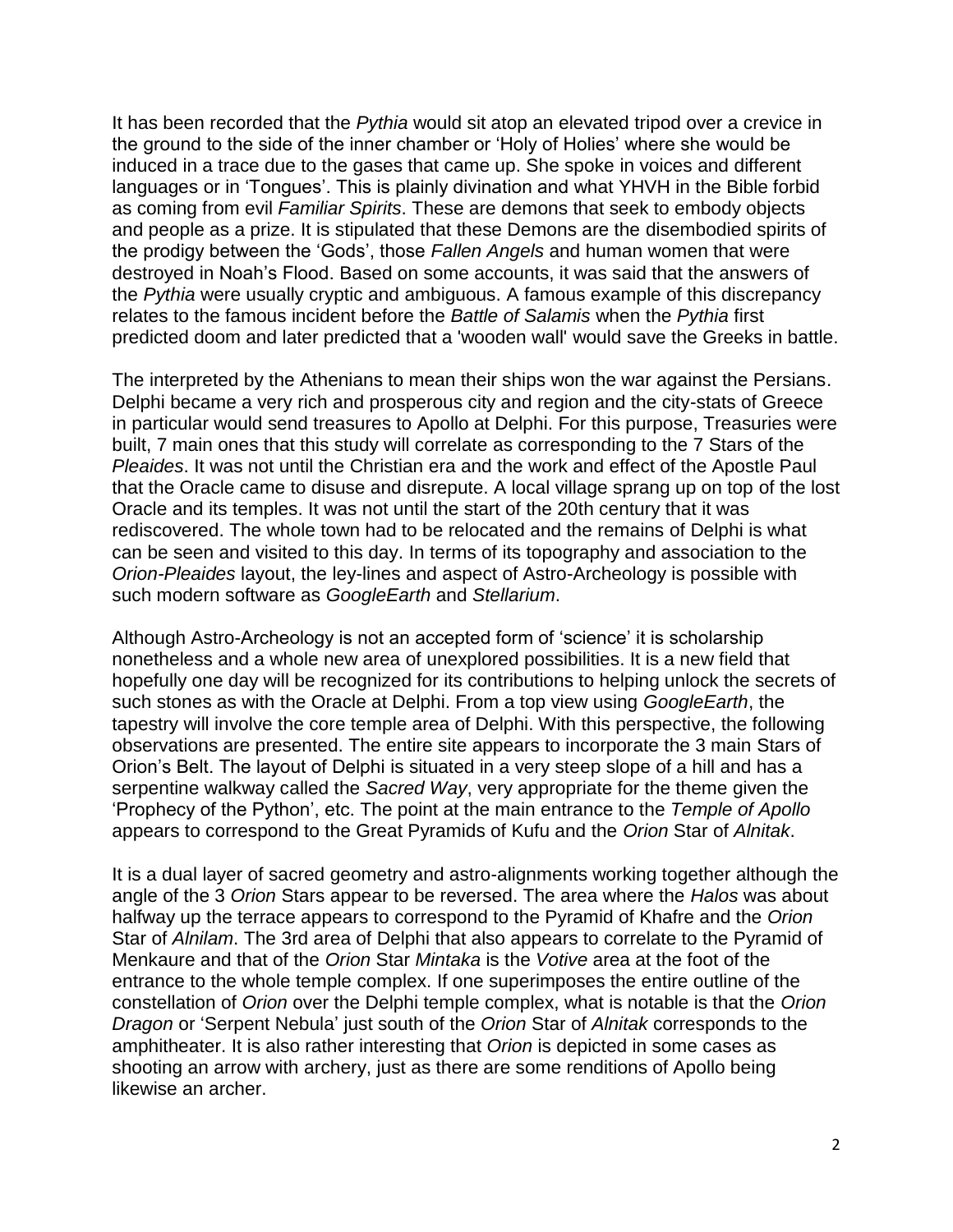Another interesting correlation is that as the *Galactic Equator* runs through the *Orion Belt Stars*, so does an apparent earthquake line or fault that runs north to south. The next astronomical association has to do with the *Treasuries* that line up the *Sacred Way* leading up to the *Temple of Apollo*. Starting from the *Votive* spot, it would appear that the approximate outline of the *Pleiades* Star cluster matches the 7 main *Treasuries* of Delphi. It is also understood that in every local that such studies seeks to correlate the astro-alignments, not all will be a perfect match as they appear in the sky. One has to also account for the topography of the place but thus far, it has been amazing how despite how areas are uniquely different from one another, the geometry is the same. The other observation that hast unique Biblical overtones has to do with the layout of the *Temple of Apollo* itself.

What is rather remarkable is that the floor plane is identical to that of the *House of YHVH* on the *Temple Mount* in Jerusalem. The Temple design given by YHVH first to Moses at Mt. Sinai in Arabia and then with King David and Solomon had a very simplistic design. There were 2 columns in the *Portico*, then the main chamber called the *Holies* and then the inner chamber called the *Holy of Holies.* This was also in phi ratio mathematical proportions and of the most simplistic geometry and sophistication. This is exactly the case with the *Temple of Apollo*. If one superimposes the spiral rendition of the phi ratio for a better visual effect, starting from the Portico to the end Portico on the opposite side, the fulcrum converges on the exact spot the Pythia would be prophesizing.

It was in the *Holy of Holies* that the *Ark of the Covenant* was places and from there the High Priest could come and as the *Presence of the LORD* was said to be in-between the *Cherubim*, a voice would spoke and answer from in-between them. This is not to correlate that YHVH could be likened to this Pythia divination but on the contrary, that the *Fallen Angel* named Apollyon, which is of Lucifer seeks to always mimic the protocols of the Creator right down to the minute detail to deceive Humanity with a counterfeit and alternative narrative and 'prophecy'. This was the case in the Apostle Paul's 2nd Missionary Journey through Turkey and Greece. As he was with Silas in Philippi, a certain slave girl prophesized about Paul and Silas that they were teaching the 'way'.

This is of the same type of demons that are of the 'Familiar Spirits' that exist to this day and the Bible warns not to be involved with. In this case the deception is very subtle if one does not do a Greek word study. On the surface it would appear that the 'spirit' testified that Paul and Silas were 'teaching the Truth'. However, upon further study, in the Greek she was actually saying that Paul and Silas were 'teaching a way or truth, not The Way or The Truth implying that the Gospel message of Jesus is just relative and 'one truth among many', etc. Paul rebuked the spirit and caused it to leave the body of the girl for which her handlers brought charges against Paul for ruining their 'prophecy' or fortune-telling business. The Bible clearly teaches that in the *Last Days*, specifically during the Tribulation period of Daniel's last *Week of Years*, that being 7 years, at around the midpoint, the *Bottomless Pit* or the *Abyss* will be opened to let loose the Titans of old, to include their 'King', Apollyon or Apollo no less the *Fallen Angel.*